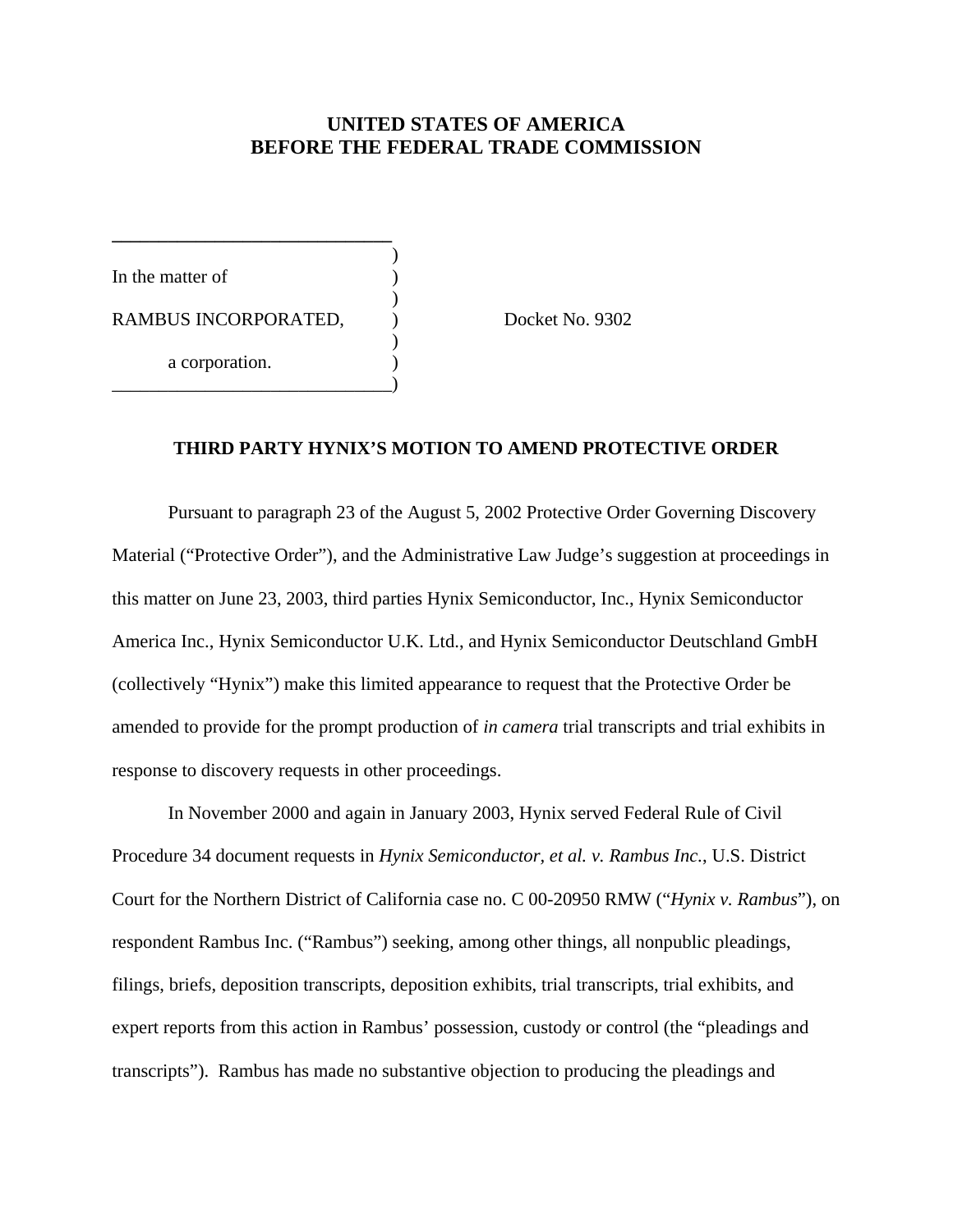transcripts, including *in camera* trial transcripts and exhibits. Rambus, however, has delayed producing pleadings and transcripts containing third party confidential information, even though Hynix had agreed to honor the confidentiality protection that information receives under the Protective Order.

The resulting dispute was resolved by order of the Special Master in *Hynix v. Rambus* on June 13, 2003. The Special Master set a July 1 deadline for production of all pleadings and transcripts except that material the production of which a third party had intervened to prevent. (That order is attached hereto as  $Exhibit A$  (the "June 13 Order").) Rambus thereafter brought a motion to "clarify" the June 13 order, arguing it should not cover *in camera* trial testimony and exhibits. On June 23, the day before the hearing on its clarification motion in *Hynix v. Rambus*, Rambus raised the issue with the Administrative Law Judge during trial of this matter, but did not mention the June 13 order. (The transcript of the exchange is attached hereto as Exhibit B.) The following day Rambus cited its conversation with the Administrative Law Judge to the Special Master during the hearing on its motion for clarification*.* As a result, the Special Master issued another order stating that the June 13 order did not apply to *in camera* trial transcripts and exhibits. Instead, Rambus and Hynix were to "meet and confer" further to establish an appropriate procedure for producing *in camera* transcripts and exhibits.

At the proceedings in this matter on June 23, the Administrative Law Judge suggested that Hynix propose an amendment to the Protective Order to facilitate the production of third party *in camera* material that is not otherwise covered by the Protective Order.

Attached hereto as Exhibit C is a [Proposed] Order Amending Protective Order. Under the amendment, Rambus must provide notice of the impending production of *in camera* trial testimony and any trial exhibits introduced *in camera* that are not otherwise subject to the

2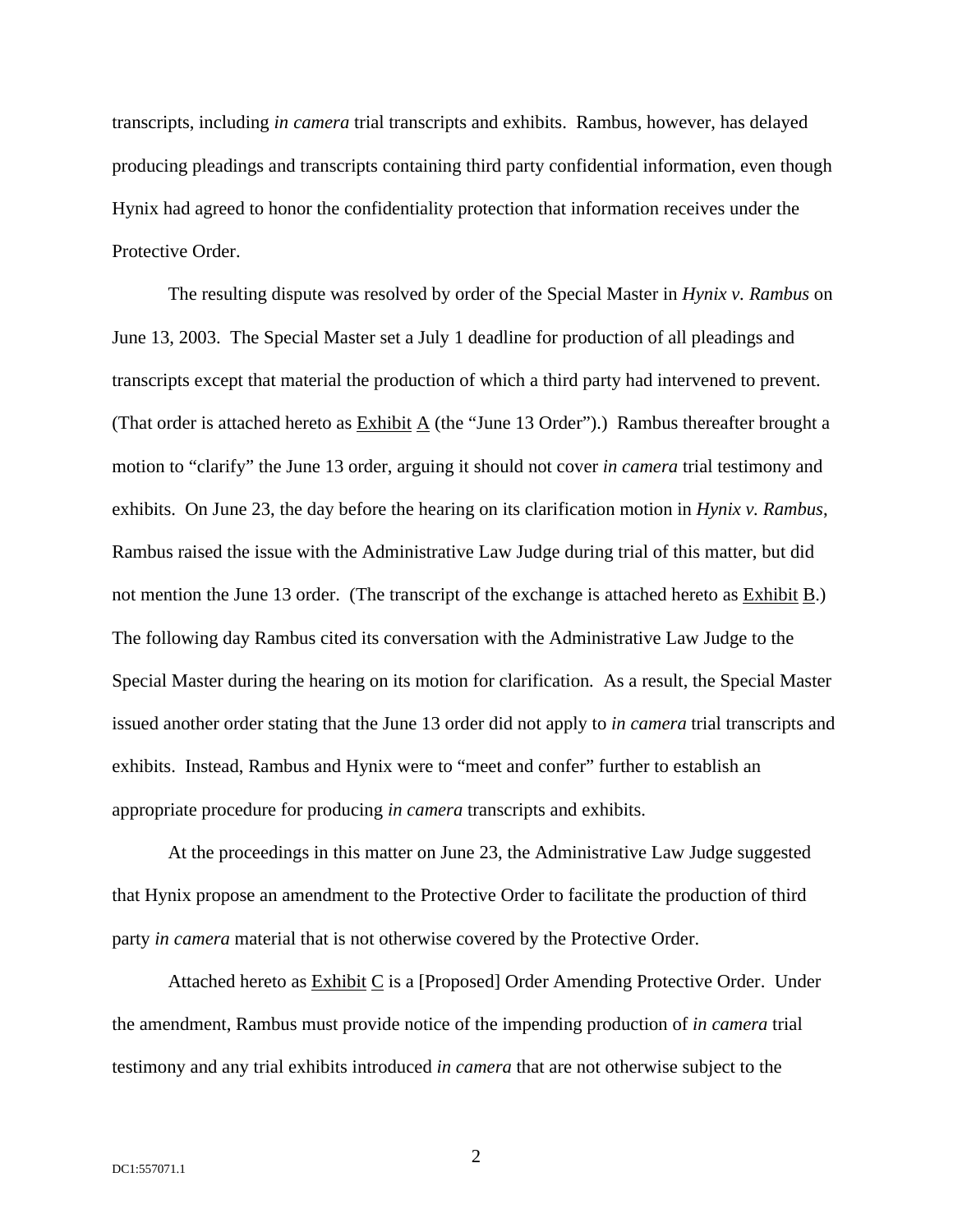Protective Order to the third parties whose testimony and/or documents were submitted *in camera*. The third parties then have ten business days to intervene in *Hynix v. Rambus* to prevent the production. The *in camera* material is otherwise automatically deemed "Confidential Discovery Material" under the Protective Order, without prejudice to the third party seeking a higher level of protection. Hynix has already agreed to honor the provisions of the Protective Order for any third party material subject to it.

The procedure set forth in the proposed amendment is intended to closely follow the procedure set forth in paragraph 16 of the Protective Order for the production in other actions of confidential third party material. Hynix submits that the procedure set forth is the most efficient way to protect third party confidential information without impeding discovery rights and obligations in other actions. Hynix therefore respectfully requests that the Administrative Law Judge permit the amendment to the Protective Order and execute the proposed order.

Dated: August 1, 2003 Respectfully Submitted,

David T. Beddow, Esq. O'Melveny & Myers

\_\_\_\_\_\_\_\_\_\_\_\_\_\_\_\_\_\_\_\_\_\_\_

Counsel for Non-Parties Hynix Semiconductor, Inc., Hynix Semiconductor America Inc., and Hynix Semiconductor Deutschland GmbH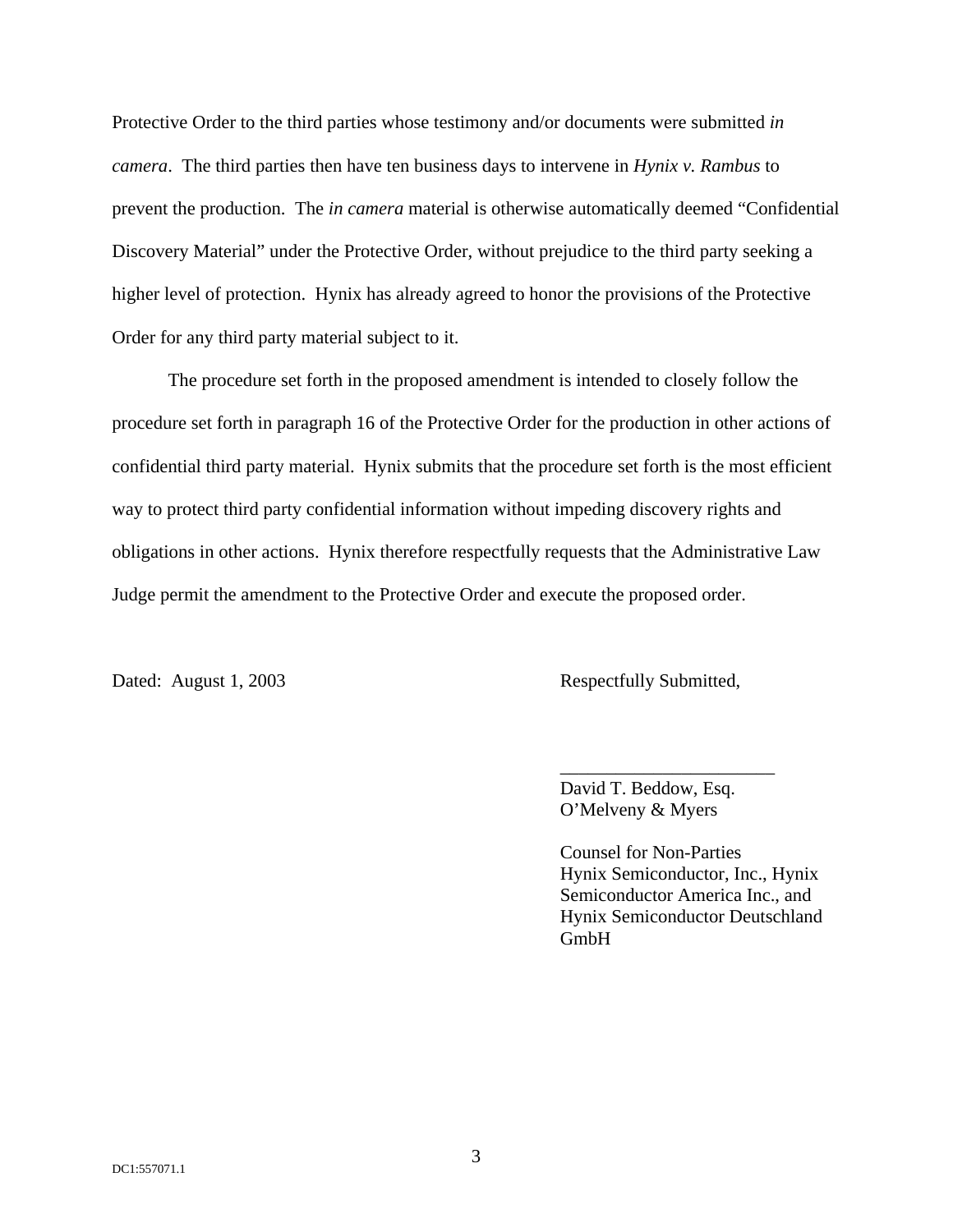#### **UNITED STATES OF AMERICA BEFORE THE FEDERAL TRADE COMMISSION**

) In the matter of ) RAMBUS INCORPORATED,  $Docket No. 9302$ ) a corporation. \_\_\_\_\_\_\_\_\_\_\_\_\_\_\_\_\_\_\_\_\_\_\_\_\_\_\_\_\_\_)

**\_\_\_\_\_\_\_\_\_\_\_\_\_\_\_\_\_\_\_\_\_\_\_\_\_\_\_\_\_\_**

#### **[PROPOSED] ORDER AMENDING PROTECTIVE ORDER**

Upon consideration of third parties Hynix Semiconductor, Inc., Hynix Semiconductor America Inc., Hynix Semiconductor U.K. Ltd., and Hynix Semiconductor Deutschland GmbH's (collectively, "Hynix") Motion to Amend Protective Order, it is hereby ORDERED that Hynix's motion is granted.

The August 5, 2003 Protective Order Governing Discovery Material is hereby supplemented as follows:

> 16.5. All Third Party *in camera* hearing or trial testimony and all hearing or trial exhibits received *in camera* at the request of a Third Party that is not otherwise subject to this Order (collectively, "Third Party *In Camera* Material") shall be deemed Confidential Discovery Material. If either Party receives a discovery request in another proceeding that may require the disclosure of Third Party *In Camera* Material, the recipient of the discovery request shall promptly notify the Third Party of receipt of such request. Such notification shall be in writing and be received by the Third Party at least ten (10) business days before production, and shall include a copy of the Protective Order, a copy of the Order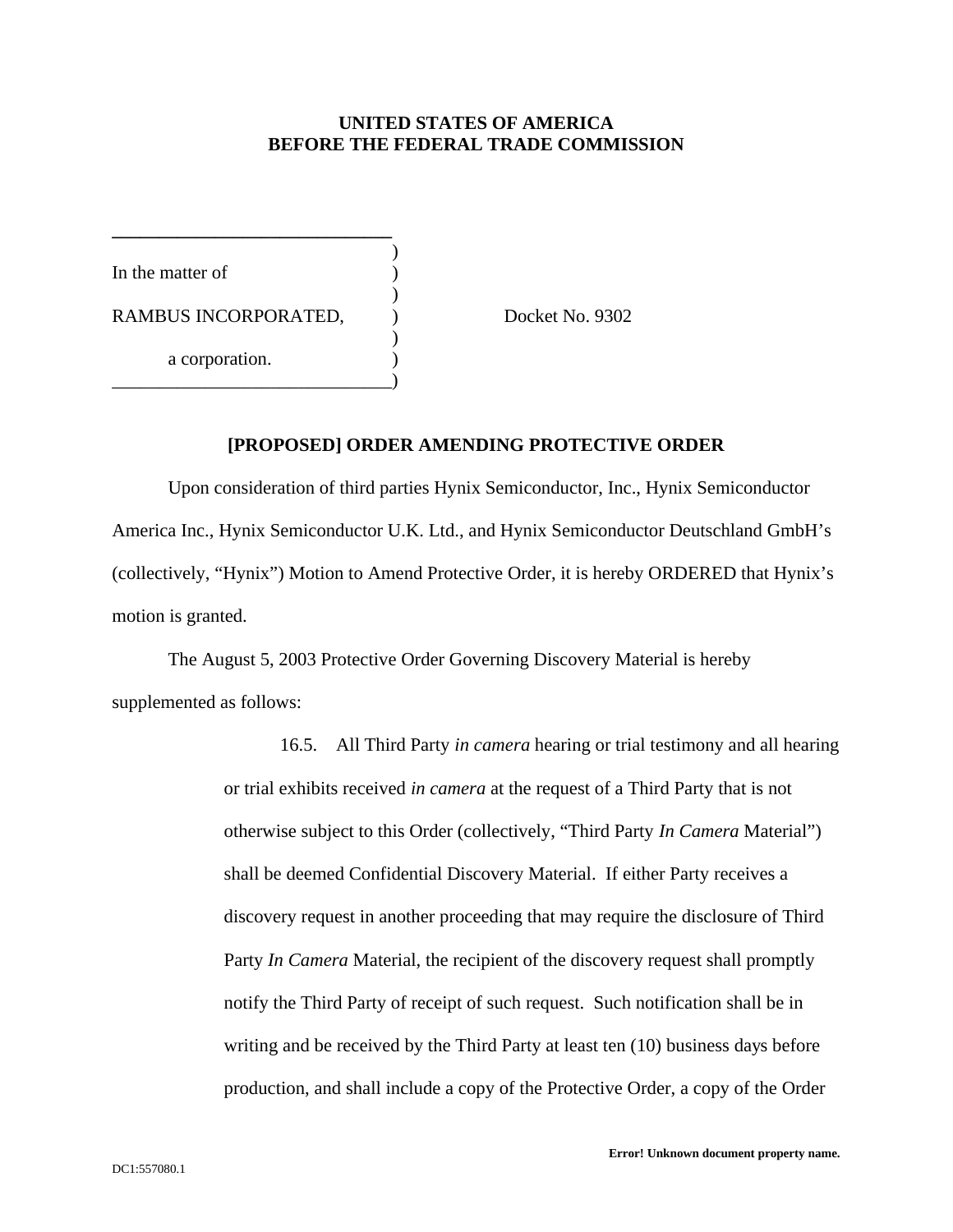Amending Protective Order, and a cover letter that will apprise the Third Party of its rights hereunder. Nothing herein shall be construed as requiring the recipient of the discovery request or anyone else covered by this Order to challenge or appeal any such order requiring production of Third Party *In Camera* Material, or to subject itself to any penalties for non-compliance with any such order, or to seek any relief from the Administrative Law Judge or the Commission. The recipient shall not oppose Third Party efforts to challenge the discovery request calling for the production by the recipient of the Third Party *In Camera* Material. Nothing herein shall limit the applicability of Rule 4.11(e) of the Commission's Rules of Practice, 16 C.F.R. § 4.11(e), to discovery requests in another proceeding that are directed to the Commission. Nothing in this paragraph shall be construed to limit, restrict, or otherwise affect the ability of the Third Party to seek a higher level of confidentiality treatment under this Order for its Third Party *In Camera* Material.

It is so ordered.

Dated: